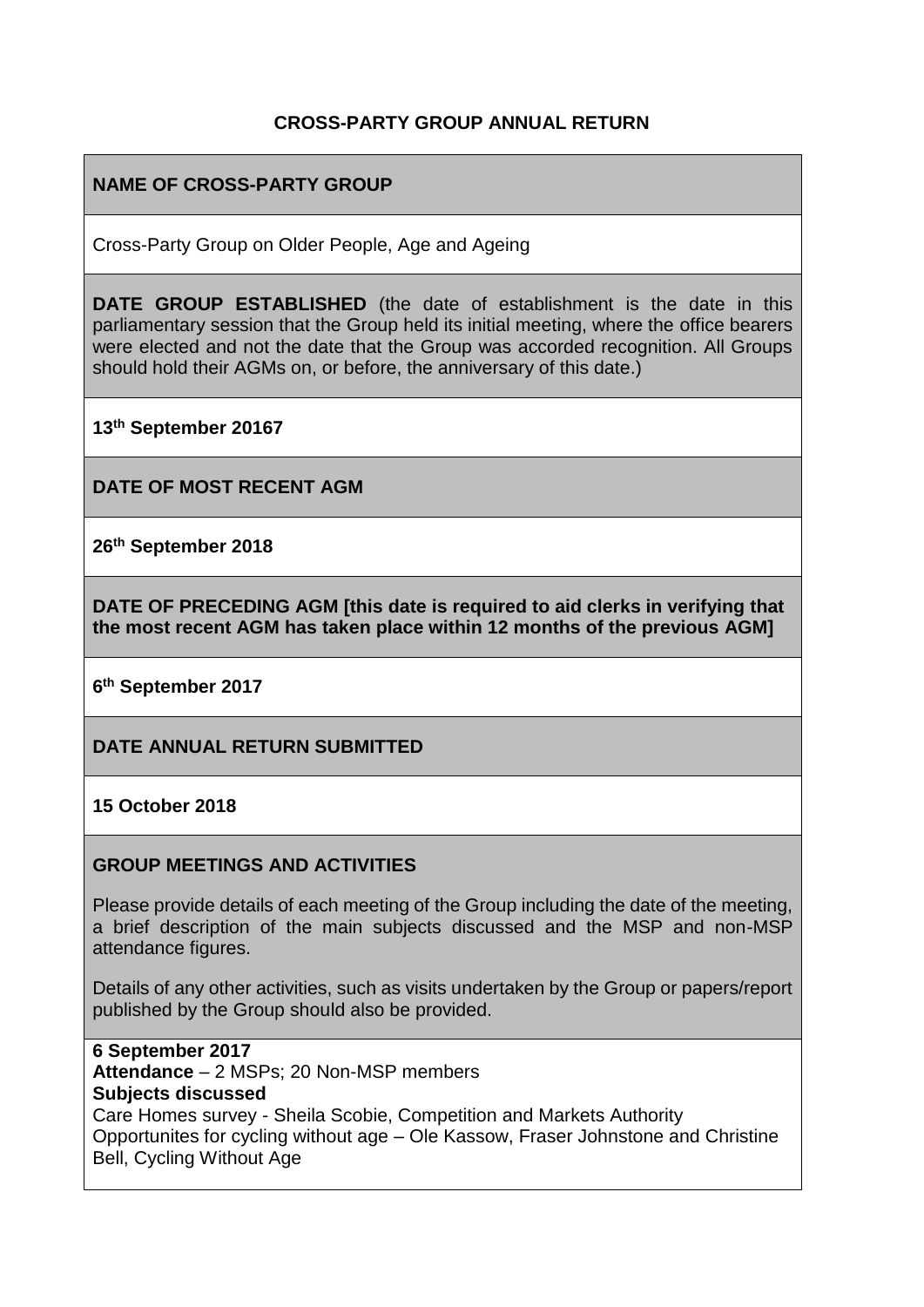#### **28 November 2017**

**Attendance –** 2 MSPs; 15 Non–MSP members and 4 others **Subjects discussed** 

Update on Integration of Health and Social Care - Brian Slater, Head of Partnership Support, Health & Social Care Integration Directorate, Scottish Government. Amendment NC44 to the European Union (Withdrawal) Bill - Robert McGeachy, Camphill Scotland

Recruitment to Care Inspectorate board and carer involvement - Paul Edie, Care Inspectorate

Social Security Experience Panels - Bill Johnston, Scottish Seniors Alliance Hearing Forces service - Alan Dalziel, Action on Hearing Loss Scotland

**17 January 2018** – Joint Meeting of Cross Party Groups on Older People, Age and Ageing and Accident Prevention and Safety

**Attendance -** 3 MSPs; 6 Non-MSP members of the CPG on Older People and Ageing and 27 members of the CPG on Accident Prevention and Safety and others **Subjects discussed:**

Exercise to Prevent Falls - Melanie Menzies, North Lanarkshire Council Falls Prevention Initiative Carlene McAvoy, RoSPA and Ann Murray, Active and Independent Living Programme

Kitchen Safety - Caroline Lawrie, SGN

Building Safer Communities and Older People - ACO David McGown, Scottish Fire and Rescue Service

### **21 February 2018**

**Attendance -** 3 MSPs; 12 Non-MSPs and 8 others

### **Subjects discussed:**

Community transport and services that benefit older people - John MacDonald, Director for Scotland, Community Transport Association

Scottish Government policies and consultations on transport - Tom Davy, Head of Bus and Local Transport Policy, Transport Scotland

Accessible Travel action plan - Robert Wyllie Accessibility Policy Officer in the Transport Accessibility and Road Safety Office, Transport Scotland Scottish Government consultations

**23 May 2018** – This was not a full meeting.

The main subject discussed was Trading Standards and the exploitation of older people and mis-selling, as a follow up to the joint meting in January.

### **MSP MEMBERS OF THE GROUP**

Please provide names and party designation of all MSP members of the Group.

Clare Adamson MSP – Scottish National Party

Rhoda Grant MSP – Scottish Labour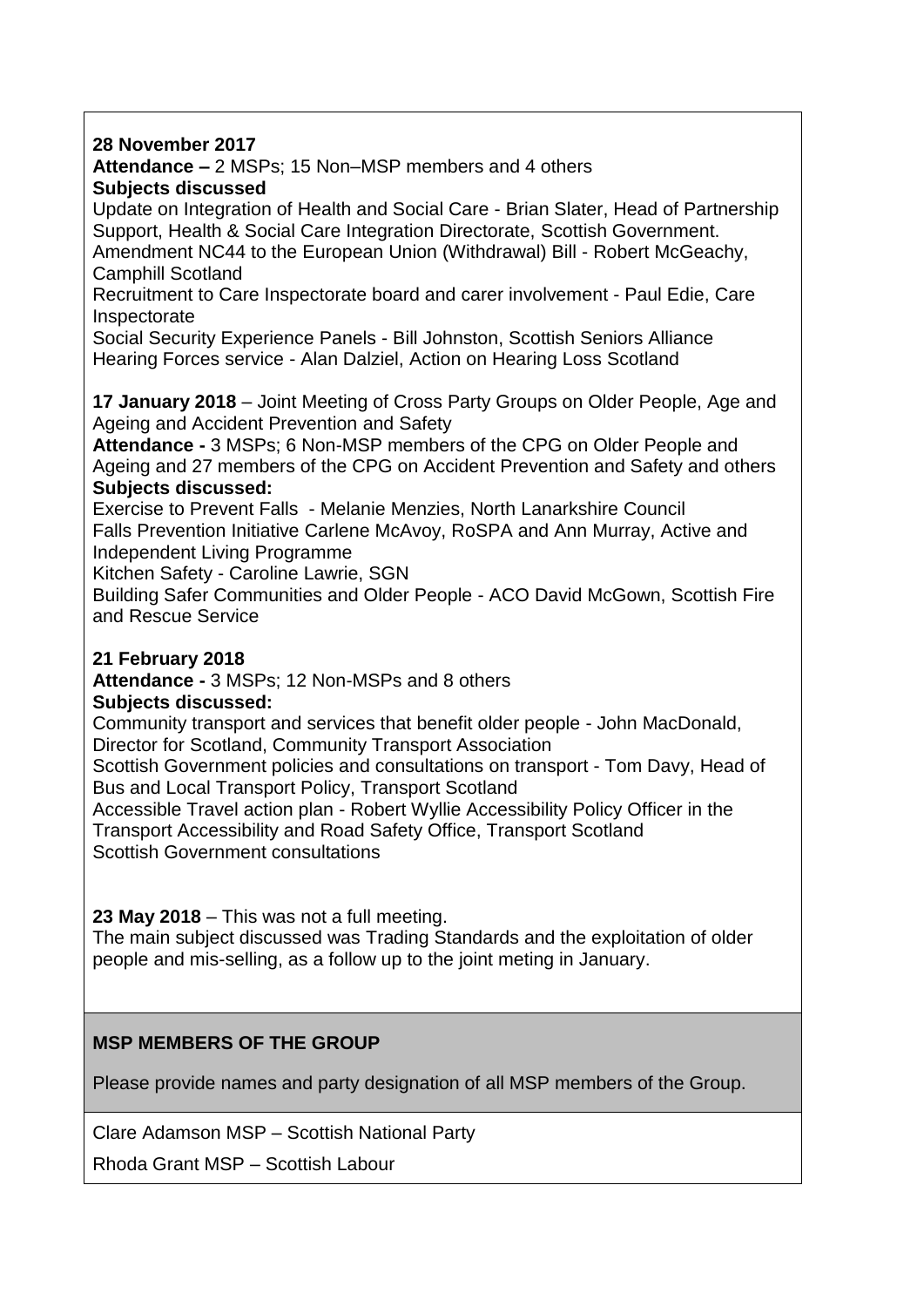Richard Leonard MSP – Scottish Labour Colin Smyth, MSP – Scottish Labour Annie Wells MSP – Scottish Conservative and Unionist Party Sandra White MSP – Scottish National Party

## **NON-MSP MEMBERS OF THE GROUP**

For organisational members please provide only the name of the organisation, it is not necessary to provide the name(s) of individuals who may represent the organisation at meetings of the Group.

| Individuals   | Amanda Gordon                                        |
|---------------|------------------------------------------------------|
| Organisations | Action on Elder Abuse Scotland                       |
|               | <b>Action on Hearing Loss</b>                        |
|               | <b>Age Scotland</b>                                  |
|               | <b>Alzheimer Scotland</b>                            |
|               | <b>Befriending Network</b>                           |
|               | <b>Big Lottery Fund Scotland</b>                     |
|               | <b>British Geriatric Society</b>                     |
|               | <b>Camphill Communities</b>                          |
|               | Campaign to end loneliness                           |
|               | Care Inspectorate                                    |
|               | Centre for Cognitive Ageing, University of Edinburgh |
|               | <b>DEEP</b> – Network of Dementia Voices             |
|               | Faith in Older People                                |
|               | <b>Generations Working Together</b>                  |
|               | <b>HIV Scotland</b>                                  |
|               | <b>Intergenerational Network</b>                     |
|               | <b>LGBT Health and Wellbeing</b>                     |
|               | <b>Life Changes Trust</b>                            |
|               | Luminate                                             |
|               | <b>Mental Health Foundation</b>                      |
|               | Outside the Box                                      |
|               | Places for People Care and Support                   |
|               | Roar - Connections for Life                          |
|               | Royal College of Psychiatrists                       |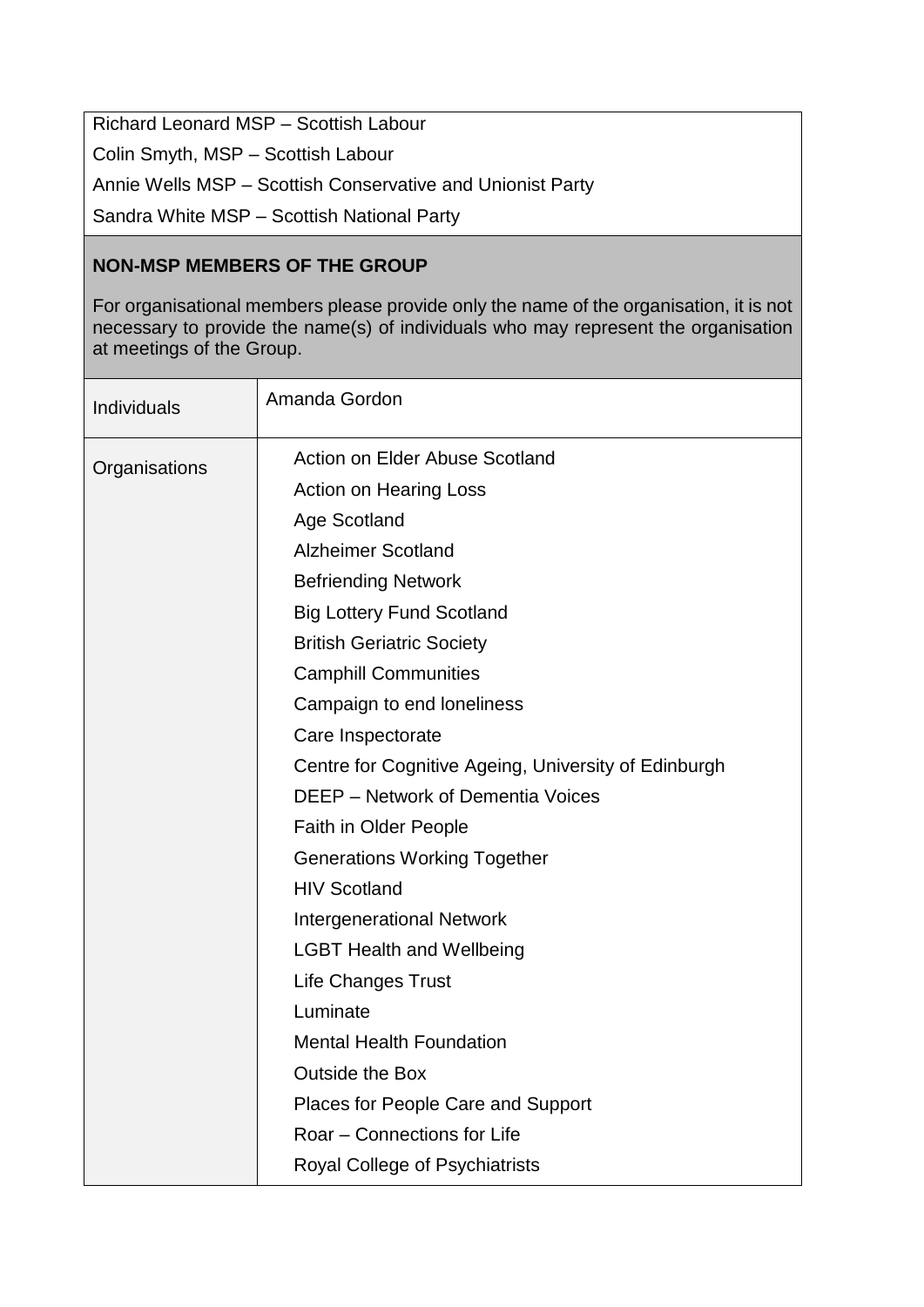| Royal College of Speech and Language Therapy       |
|----------------------------------------------------|
| RoSPA – Royal Society for Prevention of Accidents  |
| Scottish Borders Social Enterprise Chamber (SBSEC) |
| Scottish Older People's Assembly - secretary       |
| <b>Scottish Pensioners Forum</b>                   |
| <b>Scottish Seniors Alliance</b>                   |
| TIDE – Together in dementia everyday               |
|                                                    |
| 9 new organisations joined over the year           |

## **GROUP OFFICE BEARERS**

Please provide names for all office bearers. The minimum requirement is that two of the office bearers are MSPs and one of these is Convener – beyond this it is a matter for the Group to decide upon the office bearers it wishes to have. It is permissible to have more than one individual elected to each office, for example, co-conveners or multiple deputy conveners.

| Convener               | Sandra White MSP                         |
|------------------------|------------------------------------------|
| <b>Deputy Convener</b> | Annie Wells MSP                          |
| Secretary              | Anne Connor, Outside the Box             |
| <b>Treasurer</b>       | Amanda Gordon Office of Sandra White MSP |

## **FINANCIAL BENEFITS OR OTHER BENEFITS RECEIVED BY THE GROUP**

Please provide details of any financial or material benefit(s) received from a single source in a calendar year which has a value, either singly or cumulatively, of more than £500. This includes donations, gifts, hospitality or visits and material assistance such as secretariat support.

Details of material support should include the name of the individual providing support, the value of this support over the year, an estimate of the time spent providing this support and the name of the organisation that this individual is employed by / affiliated to in providing this support.

Groups should provide details of the date on which the benefit was received, the value of the benefit and a brief description of the benefit.